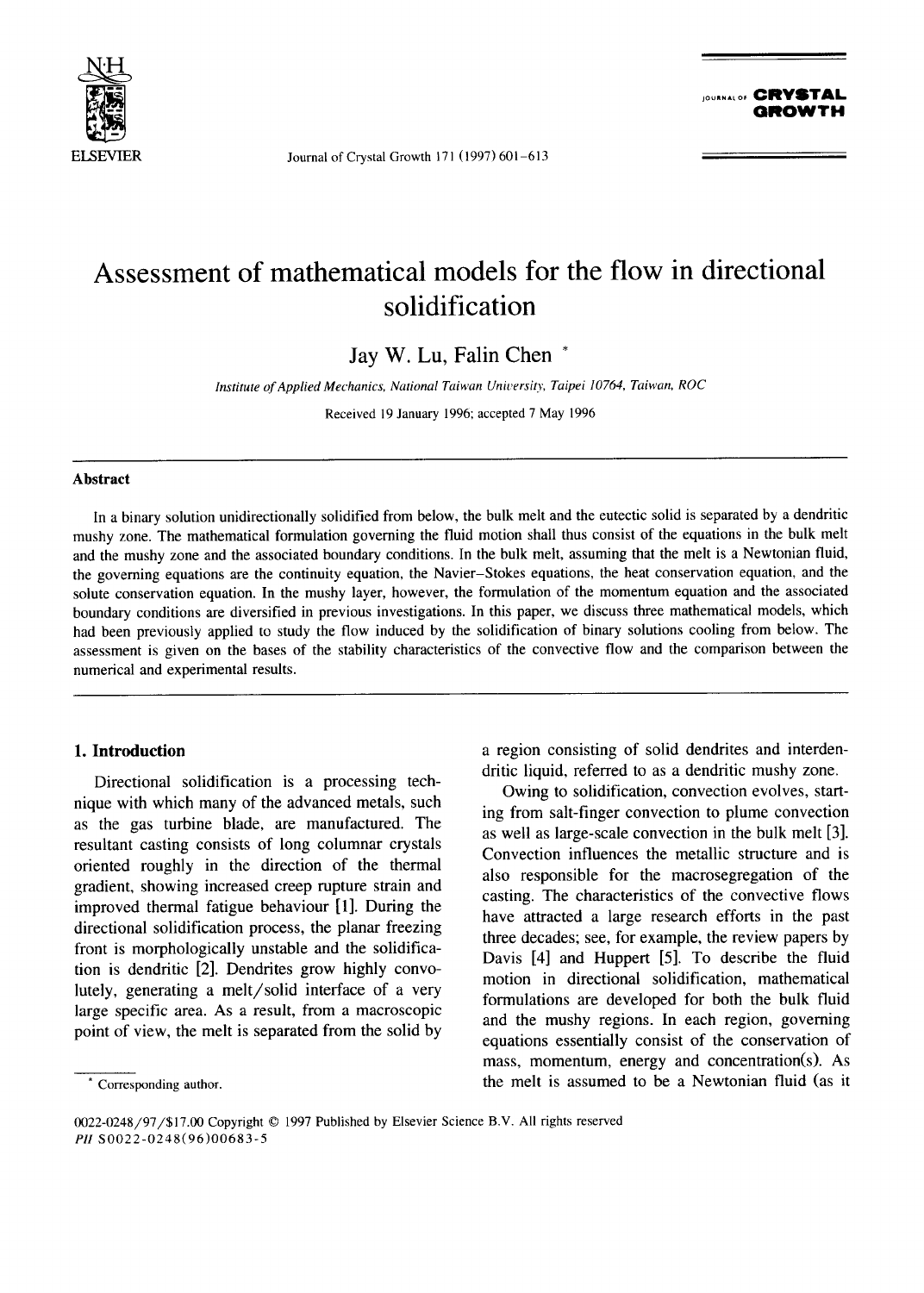used to be), the momentum equation in the bulk fluid is the incompressible Navier-Stokes equation and the energy and concentration conservation equations are formulated according to the Fourier law. In the mushy region, however, the mathematical approach is more complex. To which, in fact, most of the research efforts had been devoted. Regarding the system of binary solution cooling from below, the development of the mathematical model is briefly described in the following.

Hills, Loper and Roberts [6] systematically developed a full set of thermodynamic equations for a mushy region, while solving a much-reduced one-dimensional set to approximately analyze the growth of a binary alloy. In their analysis, the growth of mush was assumed to advance with a prescribed constant velocity. To release this growth-constraining assumption, Huppert and Worster [7] formulated a simpler mathematical model on the basis of global conservation relations. The model turns out to be easier to use than that developed by Hills et al. [6], while the assumption that the solid fraction is constant throughout the mush eliminates the possible interaction between convection and solidification. Worster [8] improved this model by considering the solid fraction as a function of space and time, leading to a qualitative description of the morphology of the mush. His model is closed by including a marginal-equilibrium condition at the melt/mush interface. Unlike the above mathematical models in which no buoyancy-induced convection is considered, Fowler [9], based on the thermodynamic relations developed by Hills et al. [6] and employed the Darcy law to be the momentum conservation in the mush, was able to analyze the convective stability in the mush. Using Fowler's model in the mush as well as the common model in the bulk melt, several investigations [10-12] have successfully analyzed the stability characteristics of the convective flow in the directional solidification system in which a dendritic mushy layer underlying a semi-infinite bulk fluid layer is considered. Their numerical results were confirmed by experiments  $[12-15]$ .

The above models treat the mushy and the bulk fluid regions separately, which usually require explicitly tracking the melt/mush interface of regular shape as well as incorporating empirical relations between the solid fraction and the permeability of

the mush. To avoid these constrains, a so-called single-domain model was developed by Beckermann and Viskanta [16], based on the volume-averaging approach and also by Bennon and Incropera [17] based on the mixture-theory approach. Both approaches result in a single-set of equations, including again the momentum equation as well as the equations concerning the conservation of mass, energy and concentration. This set of equations applies in all three regions (bulk fluid, mush, and solid regions) in the directional solidification system. The interfaces of melt/mush and mush/solid as well as individual phase variables are treated implicitly. As a result, generally, except the momentum equation is different from that of the models mentioned previously, all other equations in both the fluid and the mushy layers are essentially the same. The momentum equation for the single-domain approach in fact is equivalent to the Brinkman-extended Darcy law, which differs from the Darcy equation mainly by the viscous diffusion term as well as the nonlinear advection term. As a result, mathematically, the multi-domain model shall be equivalent to the single-domain model as the Brinkman-extended Darcy equation is employed as the momentum equation in the mushy layer.

In the present paper, the multi-domain approach is employed to assess the mathematical models that had been used to analyze the convective flow in directional solidification of binary solutions. The first model to be considered is that used by Worster [10] and Chen, Lu and Yang [12], in which the Darcy equation is employed as the momentum equation in the mushy layer and the Navier-Stokes equation as the momentum equation in the fluid layer, and nonslip boundary condition is prescribed at the melt/mush interface. It is noted that the formulation of the multi-domain approach involves mathematically the coupling of the Navier-Stokes equation with the Darcy equation through an appropriate set of matching conditions at the melt/mush interface. The two momentum equations are of different order of differentiation, necessitating the use of some form of empirical conditions. Worster [10] employed the non-slip condition based on the assumption that the characteristic length scale of the flow on the melt/mush interface is much larger than the space between the arms of the dendrite. This, in general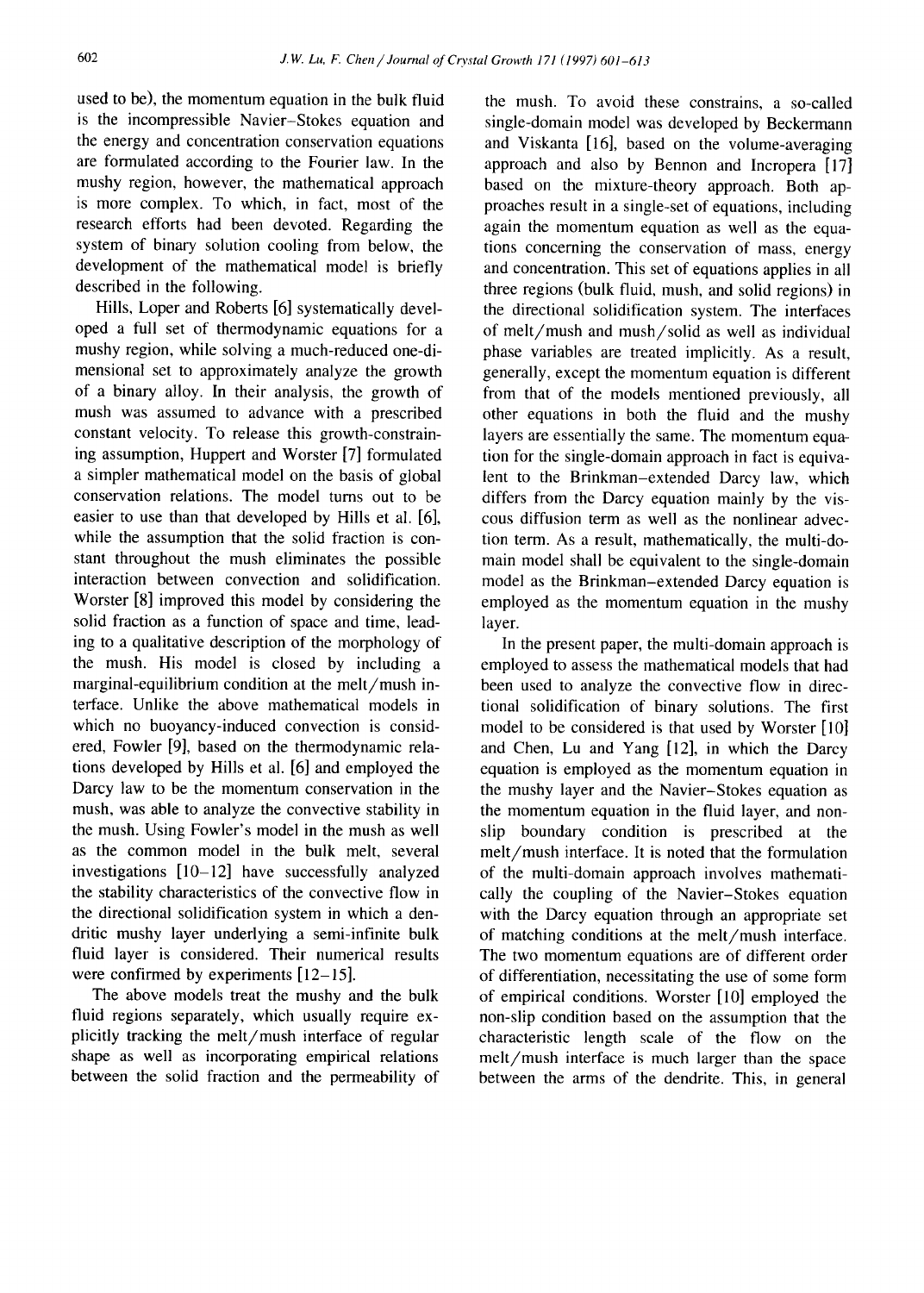sense, however, may not be the case since the boundary-layer mode convection (to be discussed in Section 3.1) prevails in the system for most of the cases observed in the experiments [3,12]. An alternative was proposed by Beavers and Joseph [18] who systematically developed an empirical condition between the horizontal velocities of the fluid and the porous layers (or a homogeneous and isotropic mushy layer) with a series of experiment. This condition primarily allows a slip between the velocities above and below the melt/mush interface. The validity of this condition was confirmed by Taylor [19] and Saffman [20] with respectively an analytical and a statistical approach. Numerical evidences have also been provided by Neale and Nader [21], Beavers, Sparrow and Masha [22], Nield [23], and so on. We therefore replace the non-slip condition with the Beavers-Joseph condition such that the second mathematical model is formed. The third model would be that the momentum equation in the mush is the Brinkman-extended Darcy equation, associated with the continuities of the velocities and the first derivative of velocities across the melt/mush interface. This model is mathematically equivalent to the model developed with the single-domain approach.

These three models cover virtually all the mathematical approaches presently used in the analysis of the directional solidification of binary solutions. The assessment will be made on the bases of the dynamic features of the onset of the convective flow, the comparison with the experimental results, the validity of the model relevant to the observed convective flows, and so on. The details of the mathematical formulation for the three models are described in Section 2. The numerical results in terms of neutral curve topology, the criteria of stability and the critical flow patterns, and the comparison with the experimental results, are given in Section 3. The assessment and discussion on the three models as well as the conclusion are given in Section 4.

# **2. Mathematical formulation**

The details of the three mathematical models are described in this section. Since most of the equations for the three models are the same, we will illustrate the details of the first model and only indicate the part different from the other two models.

## *2.1. Model 1*

We illustrate first the mathematical model considered by Worster [10], which is supposed to be the simplest model of the three models considered. For the convenience of subsequent discussion, the details of the mathematical formulation of this model are described in the following.

Consider a mushy layer that lies above a eutectic solid region and below a semi-infinite fluid region. A binary solution of concentration  $C_{\tau}$  and temperature  $T<sub>x</sub>$  is unidirectionally solidified from below. Both the melt/mush and mush/solid interfaces move upwards with a constant velocity V. The mushy layer extends from  $z = 0$  to  $z = h(x, y, t)$ , where x, y and  $z$  are the three axes of Cartesian coordinate,  $t$  is time, and  $h$  is the position of the melt/mush interface to be determined as part of the solution. In such a system, two sets of equations and three sets of boundary conditions at respectively  $z = 0$ ,  $z = h$  and  $z = \infty$  are required to describe the fluid motion as well as the heat and mass transfer in the system.

We non-dimensionalize the fluid velocities with the interface velocity *V*, distances with  $\kappa_{\text{d}}/V$ , time with  $\kappa_d/V^2$ , and pressure with  $\beta \Delta C \rho_0 g \kappa_d/V$ ; in which  $\kappa_{tl}$  is the thermal diffusivity of the fluid,  $\beta = \beta^* - \Gamma \alpha^*$ ,  $\beta^*$  and  $\alpha^*$  the solutal and thermal expansion coefficients, respectively,  $\Gamma$  the slope of the liquidus curve, which is assumed to be a constant,  $\Delta C = C_{\rm z} - C_{\rm E}$ ,  $C_{\rm E}$  the eutectic concentration,  $\rho_0$  a reference density, and g the gravitational acceleration constant. By assuming that the physical properties of the fluid and solid are identical [10] and by taking the Galilean transformation with respect to the moving interface, we obtain the following dimensionless equations. In the fluid layer  $h < z < \infty$ , we have

$$
\nabla \cdot \mathbf{u} = 0,\tag{1}
$$

$$
\left|\frac{\partial}{\partial t} - \frac{\partial}{\partial z}\right| \theta + \boldsymbol{u} \cdot \nabla \theta = \nabla^2 \theta, \tag{2}
$$

$$
\left[\frac{\partial}{\partial t} - \frac{\partial}{\partial z}\right] \Theta + \boldsymbol{u} \cdot \nabla \Theta = \epsilon \nabla^2 \Theta, \tag{3}
$$

$$
\frac{1}{\sigma} \left[ \left( \frac{\partial}{\partial t} - \frac{\partial}{\partial z} \right) + \boldsymbol{u} \cdot \nabla \right] \boldsymbol{u}
$$
  
=  $\nabla^2 \boldsymbol{u} + R_\text{T} \theta \boldsymbol{e}_k - R_\text{C} \left( \Theta \boldsymbol{e}_k + \frac{\beta}{\beta^*} \nabla p \right),$  (4)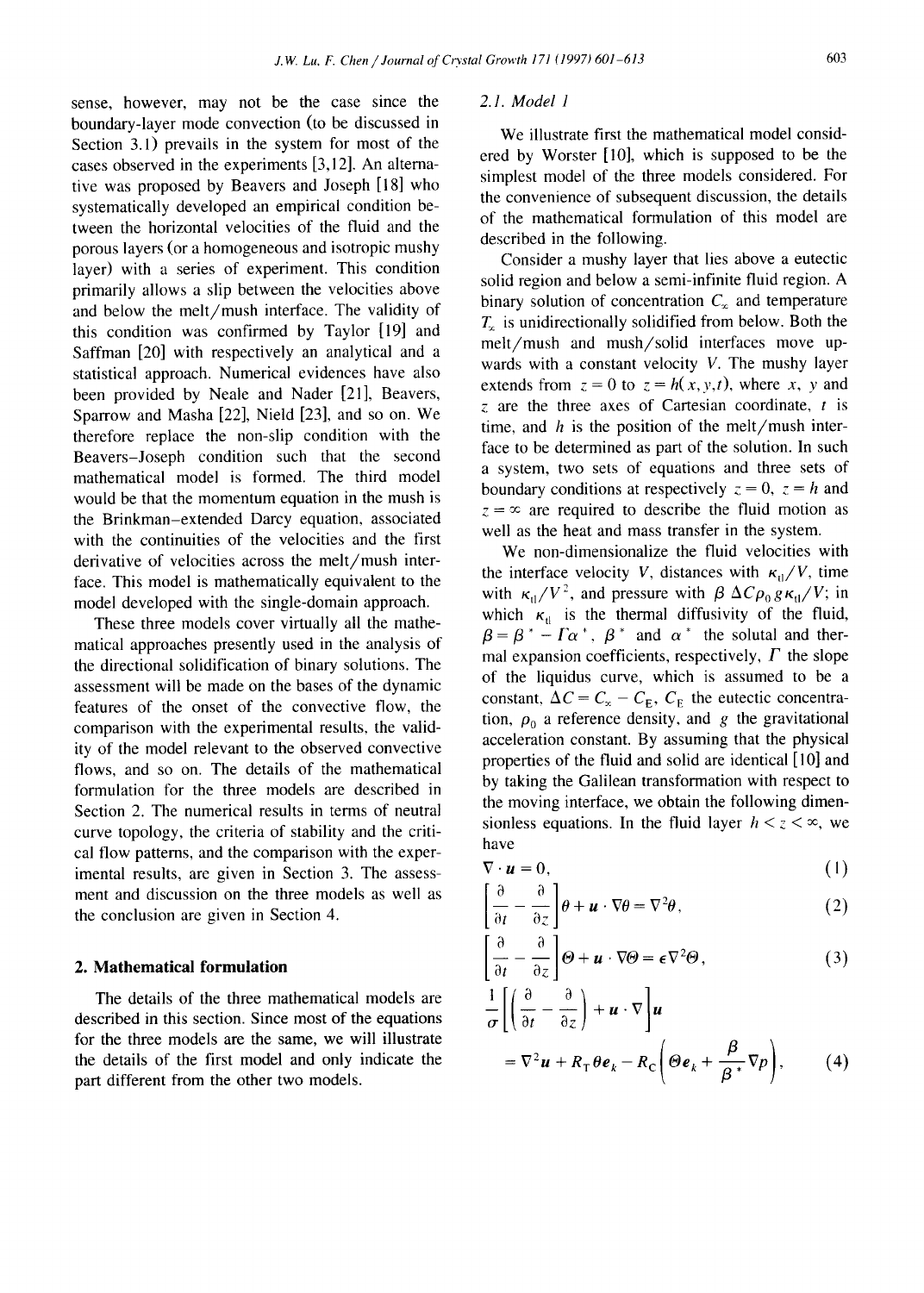where  $\mathbf{u} = (u, v, w)$  is the velocity vector. The dimensionless temperature and concentration are defined as

$$
\theta = \frac{T - T_{L}(C_{\infty})}{\Delta T}, \quad \Theta = \frac{C - C_{\infty}}{\Delta C}, \tag{5}
$$

where  $\Delta T = \Gamma \Delta C = T_{\rm L}(C_{\infty}) - T_{\rm E}T_{\rm L}(C_{\infty})$  is the liquidus temperature corresponding to  $C_{\infty}$ ,  $\epsilon = \kappa_{\rm cl}/\kappa_{\rm tl}$ the Lewis number,  $\kappa_{cl}$  the solutal diffusivity of the fluid,  $\sigma = \nu/\kappa_1$  the Prandtl number,  $e_k$  the unit vector in the vertical direction,  $p$  the pressure,  $R_T$ and  $R_C$  the thermal and solutal Rayleigh numbers given by

$$
R_{\rm T} = \frac{g \alpha^* \Delta T H^3}{\kappa_{\rm d} \nu}, \quad R_{\rm C} = \frac{g \beta^* \Delta C H^3}{\kappa_{\rm d} \nu}, \tag{6}
$$

in which  $\nu$  is the kinematic viscosity and  $H$  the characteristics length. In the mushy-layer  $0 < z < h$ , we have

$$
\nabla \cdot \mathbf{u} = 0,\tag{7}
$$

$$
\left(\frac{\partial}{\partial t} - \frac{\partial}{\partial z}\right)\theta + \boldsymbol{u} \cdot \nabla \theta = \nabla^2 \theta - \mathscr{F}\left(\frac{\partial}{\partial t} - \frac{\partial}{\partial z}\right) \chi,
$$
\n(8)

$$
\chi \left( \frac{\partial}{\partial t} - \frac{\partial}{\partial z} \right) \Theta + \boldsymbol{u} \cdot \nabla \Theta
$$
  
= -(\Theta - \mathscr{C}) \left( \frac{\partial}{\partial t} - \frac{\partial}{\partial z} \right) \chi, (9)

$$
\frac{u}{\Pi(\chi)} = R_{\rm m}(\nabla p + \theta e_k), \qquad (10)
$$

where  $\chi$  is the porosity,  $\Pi(\chi)$  the dimensionless permeability function of  $\chi$ ,  $\mathcal{C} = (C_s - C_x)/\Delta C$  the concentration ratio,  $C_s$  the concentration of solid,  $\mathscr{F}=\mathscr{L}/c\Delta T$  the Stefan number,  $\mathscr{L}$  the latent heat of fusion, c the specific heat, and  $R<sub>m</sub>$  the Rayleigh number for the mushy layer given by

$$
R_{\rm m} = \frac{g \beta \Delta C \Pi_0 H}{\kappa_{\rm u} \nu},\tag{11}
$$

in which  $\Pi_0$  is the reference permeability. Note that since the thermodynamics equilibrium condition holds in the mushy layer [12], the liquidus relation  $\theta = \Theta$  is applied in the mushy layer. The solute diffusion in the mush is so small that the  $\epsilon$  in the mush is assumed to be zero for the time being. This assumption will be justified by the discussion of Section 3.4.

The boundary conditions at the  $z \rightarrow \infty$  are

$$
\theta \to \theta_x, \qquad (12a)
$$

$$
\Theta \to 0,\tag{12b}
$$

$$
u \to 0,\tag{12c}
$$

at the melt/mush interface  $z = h$  are

$$
\theta = \Theta, \tag{13a}
$$

$$
\mathbf{n} \cdot \nabla \theta = \mathbf{n} \cdot \nabla \Theta, \tag{13b}
$$

$$
[n \cdot u] = 0,\t(13c)
$$

$$
[\theta] = 0,\t(13d)
$$

$$
[\mathbf{n} \cdot \nabla \theta] = 0,\tag{13e}
$$

$$
\chi = 1,\tag{13f}
$$

$$
[p] = 0,\t(13g)
$$

$$
u - (n \cdot u) n = 0, \tag{13h}
$$

where the square brackets denote the jump of the enclosed quantity across the interface and  $n$  a unit vector normal to the interface. In the above boundary conditions, Eq. (13a) is the liquidus relation, Eq. (13b) the marginal equilibrium condition [8], Eq. (13c) the continuity of normal velocity, Eqs. (13d) and (13e) the continuities of temperature and heat flux, respectively, Eq. (13f) an enforced condition assuming the solid at the interface vanishes, Eq. (13g) the continuity of normal stress, and Eq. (13h) the non-slip boundary condition employed by Worster [10]. At the mush/solid interface  $z = 0$  we have

$$
\theta = -1, \tag{14a}
$$

$$
w = 0,\t\t(14b)
$$

since the temperature here is assumed to be the eutectic temperature  $T<sub>E</sub>$  and due to viscosity the non-penetration condition at the solid boundary is satisfied.

### *2.2. Model 2*

The equations and associated boundary conditions of model 2 are the same as those of model 1 except that the non-slip boundary condition at the melt/mush interface (Eq. (13h)) shall be replaced by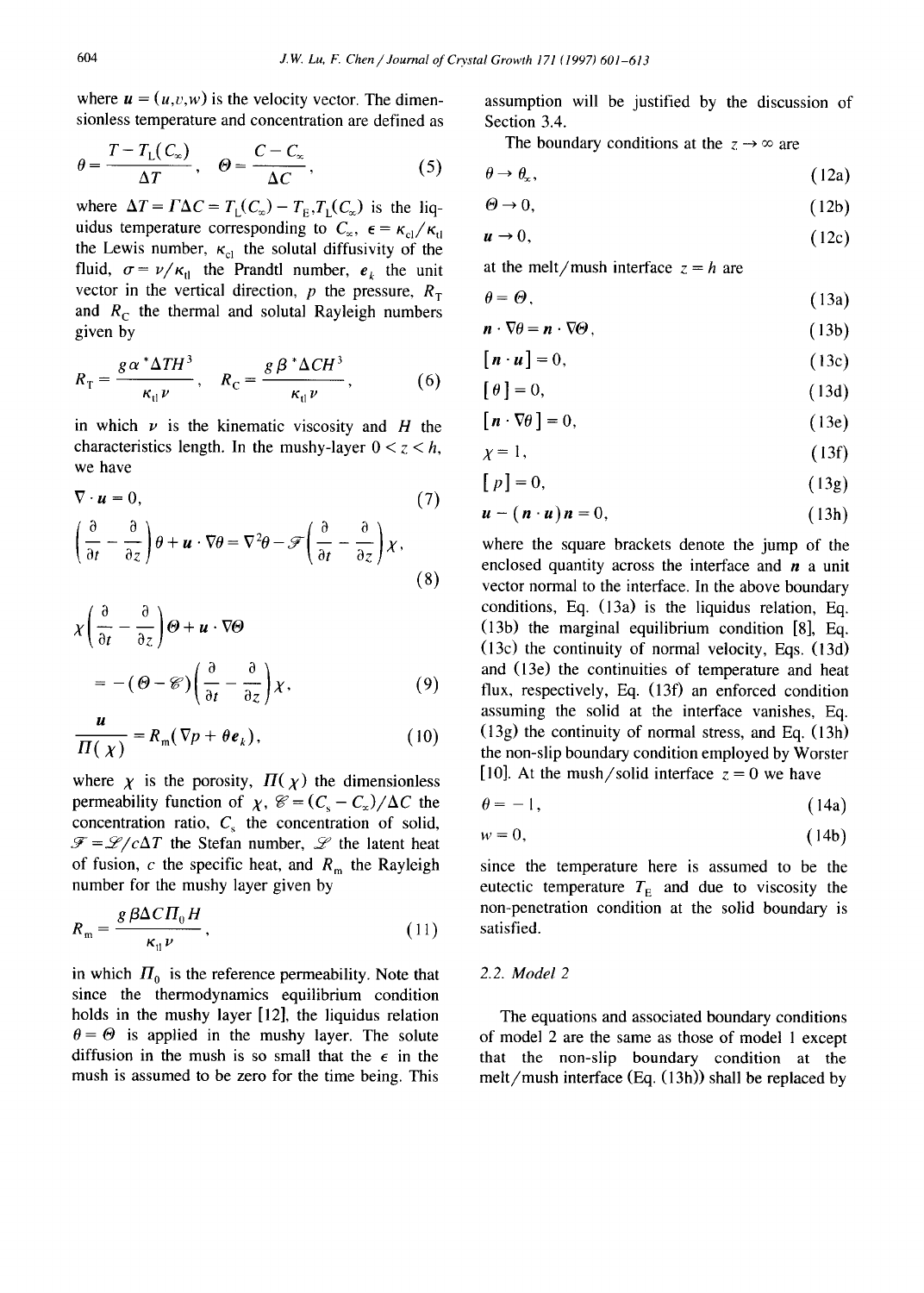the Beavers-Joseph condition, which can be written in dimensionless form as

$$
\left. \frac{\partial \boldsymbol{u}_2}{\partial z} \right|_{h^+} = A \sqrt{\frac{\mathscr{H}}{\Pi(1)}} \left( \boldsymbol{u}_2|_{h^+} - \boldsymbol{u}_2|_{h^-} \right), \tag{15}
$$

where  $\boldsymbol{u}_2$  accounts for the horizontal velocity vector  $(u, v)$ ,  $\overline{H(1)}$  the permeability at the melt/mush interface,  $\Lambda$  an empirical constant determined experimentally, which is assumed to be 0.1 for the present case [24],  $\mathcal{H} = H^2 / \Pi_0$  the inverse of the Darcy number, and  $H$  the characteristic length. Eq. (15) in essence means that at the melt/mush interface a "slip" between the velocities in the fluid and the mushy layer is proportional to the shear rate. By replacing Eq. (13h) with Eq. (15), model 2 is closed, with a less restrictive condition at the melt/mush interface.

# *2.3. model 3*

The momentum equation in the mushy layer of model 3 is the Brinkman-extended Darcy law, which can be written as

$$
\frac{1}{\sigma} \left[ \left( \frac{\partial}{\partial t} - \frac{\partial}{\partial z} \right) + \frac{1}{\chi} (u \cdot \nabla) \right] u
$$
  
=  $\nabla^2 u - \mathcal{H} \chi \left[ \frac{u}{\Pi(\chi)} + R_m (\nabla p + \theta e_k) \right].$  (16)

Eq. (16) differs from the Darcy law (Eq. (10)) by the unsteady term and the nonlinear term on the lefthand-side and by the second-order differential term on the right-hand-side. The use of the Brinkman-extended Darcy law, as discussed by Walker and Homsy [25] and Nield [23], is important when the porosity of the mushy layer is large, which can be true for some materials of high entropy production upon solidification [26]. By employing Eq. (16) as the momentum equation in the mushy layer, the matching conditions regarding the flow velocities shall include the continuities of the velocities and the first-order derivatives of the velocities, replacing Eqs. (13c) and (13h) of model 1.

# *2.4. Basic state*

The above three models differs mainly from the momentum equation in the mushy layer and the associated boundary conditions at the melt/mush interface. The motionless basic state accordingly shall be the same for all models. The equations and associated boundary conditions shown above admit a motionless steady solution, which is a function of  $z$ . In the fluid layer, as  $\boldsymbol{u}$  vanishes, Eqs. (2) and (3) become respectively

$$
-\theta'_{\rm b} = \theta''_{\rm b}.\tag{17}
$$

$$
-\Theta_{\mathfrak{b}}' = \epsilon \Theta_{\mathfrak{b}}'',\tag{18}
$$

where the index b accounts for the basic state and ' for the vertical derivative  $d/dz$ . By solving the above equations with the relevant boundary conditions, the basic state temperature and concentration are obtained as

$$
\theta_{\mathbf{b}} = \theta_{\mathbf{z}} + (\theta_{\mathbf{i}} - \theta_{\mathbf{z}}) e^{-(z-h)}.
$$
 (19)

$$
\Theta_{\mathfrak{h}} = \theta_{\mathfrak{j}} e^{-(z-h)/\epsilon},\tag{20}
$$

and the interfacial temperature given by

$$
\theta_{i} = -\frac{\epsilon}{1-\epsilon} \theta_{x}.
$$
 (21)

In the mushy layer, the relation of thermodynamic equilibrium  $\theta = \Theta$  applies [12]. The basic state equations can be deduced from Eqs. (8) and (9) as

$$
-\theta'_{\mathsf{b}} = \theta''_{\mathsf{b}} + \mathscr{F} \chi'_{\mathsf{b}},\tag{22}
$$

$$
-\chi_{\mathfrak{b}}\theta_{\mathfrak{b}}'=(\theta_{\mathfrak{b}}-\mathscr{C})\chi_{\mathfrak{b}}'.\tag{23}
$$

The above two equations with the relevant boundary conditions can be deduced further to obtain

$$
\chi_{\rm b} = \frac{\mathcal{C} - \theta_{\rm i}}{\mathcal{C} - \theta_{\rm b}}\,,\tag{24}
$$

$$
\theta'_{\mathsf{b}} = \mathscr{F}(1 - \chi_{\mathsf{b}}) + \theta_{\mathsf{c}} - \theta_{\mathsf{b}},\tag{25}
$$

where Eq.  $(25)$  can be solved with a shooting technique.

#### 2.5. Linear stability equations

We linearize the equations of the three models by introducing small disturbances to the basic state quantities of Section 2.4 and substituting their combination into the original equations. After obtaining the linearized equations by neglecting higher-order terms of disturbance quantities and applying the normal modes proportional to  $exp(\omega t + i \alpha x)$ , the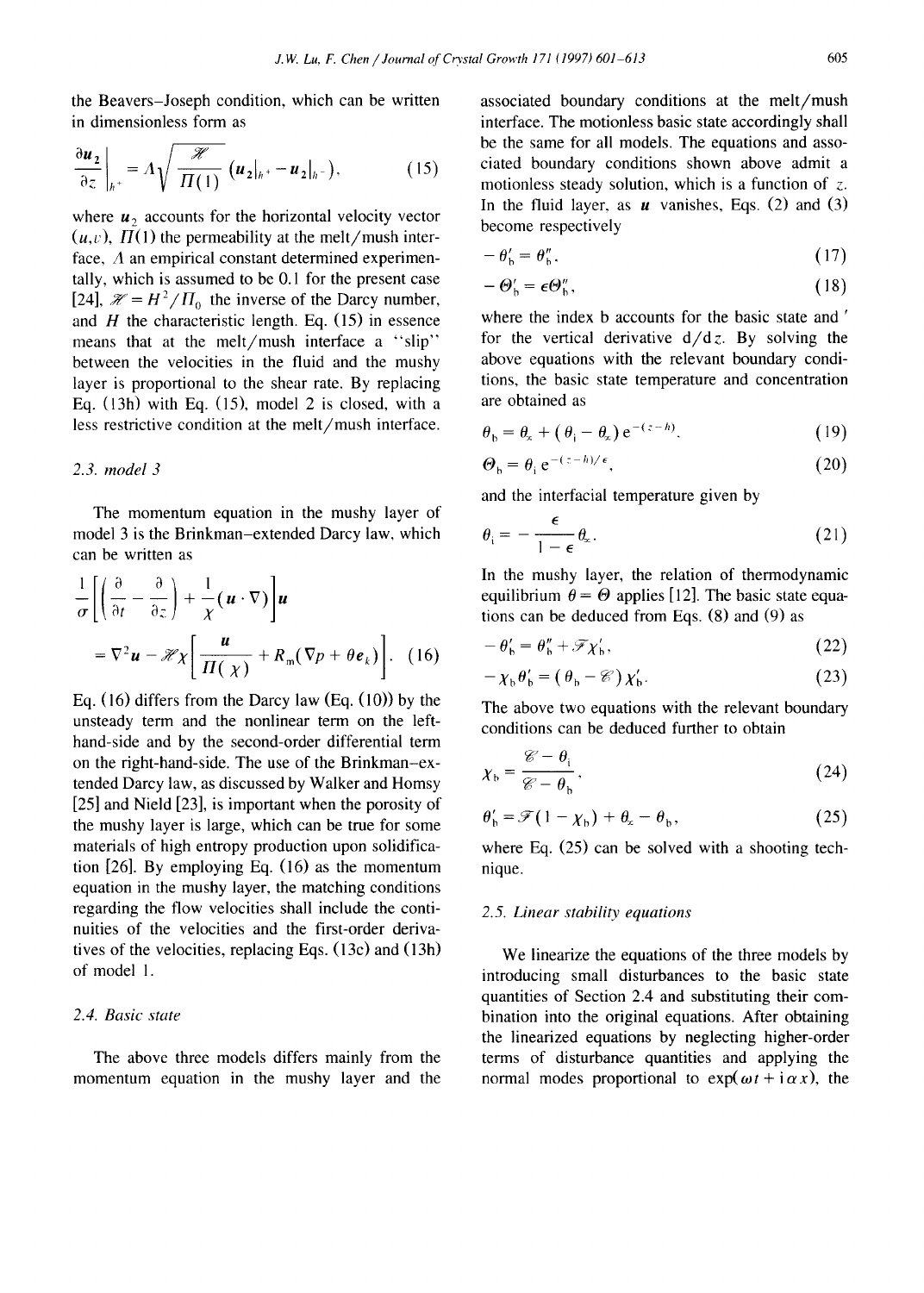small disturbance equations are obtained as follows. In the fluid layer, we have

$$
(D2 - \alpha2)W = \Omega,
$$
 (26)

$$
(D2 + D - \omega - \alpha2) \theta = \theta'_{b}W,
$$
 (27)

$$
(\epsilon D^2 + D - \omega - \epsilon \alpha^2) \Theta = \Theta_b' W,
$$
 (28)  

$$
\left(D^2 + \frac{D - \omega}{\alpha^2} - \alpha^2\right) Q = \alpha^2 (R_1 + R_2 - R_3) \tag{29}
$$

$$
\left(D^2 + \frac{D - \omega}{\sigma} - \alpha^2\right)\Omega = \alpha^2 (R_\text{T} \theta - R_\text{C} \Theta). (29)
$$

In these equations, the notations  $W$ ,  $\theta$ ,  $\Theta$  now represent small disturbance quantities. In addition, both ' and D represent the vertical derivative  $d/dz$ ,  $\alpha$  the horizontal wavenumber,  $\omega$  the normal mode frequency, and  $\Omega = -\nabla \times \nabla \times \mathbf{u}$ . Note that the Rayleigh numbers in the fluid can be replaced by the Rayleigh number in the mush by the relations  $R_T =$  $A\mathcal{H}R_m$  and  $R_c = (1 + A)\mathcal{H}R_m$ , where  $\mathcal{H} =$  $H^2/\overline{H}_0$ ,  $H = \kappa_0/V$ , and  $A = \overline{\Gamma}\alpha^2/\beta$  is the buoyancy ratio between the buoyancy due to temperature to that due to concentration.

For model 1, through the same procedure of linearization, the linearized equations in the mushy layer can be obtained as follows:

$$
(D2 + D - \alpha2 - \omega)\theta + \mathscr{F}(D - \omega)\chi = \theta'_{b}W,
$$
\n(30)

$$
\begin{aligned} \left[ \chi_{\mathfrak{b}}(D - \omega) + \chi_{\mathfrak{b}}' \right] \theta \\ + \left[ \theta_{\mathfrak{b}}' + (\theta_{\mathfrak{b}} - \mathcal{C})(D - \omega) \right] \chi = \theta_{\mathfrak{b}}' W, \end{aligned} \tag{31}
$$

$$
\left[D^2 - \frac{\Pi'(\chi_{\rm b})}{\Pi(\chi_{\rm b})}D - \alpha^2\right]W = \alpha^2 \Pi(\chi_{\rm b})R_{\rm m}\theta.
$$
\n(32)

Note that in Eq. (31) the liquidus relation  $\theta = \Theta$  has been applied.

The boundary conditions at  $z \rightarrow \infty$  are

$$
\theta = 0,\t(33a)
$$

$$
\Theta = 0,\tag{33b}
$$

$$
W = 0,\t\t(33c)
$$

$$
DW = 0,\t(33d)
$$

at 
$$
z = h
$$
 are

$$
\theta = \Theta, \tag{34a}
$$

$$
D\Theta - D\theta = \left(\frac{1-\epsilon}{\epsilon}\right)\theta'_{b}\eta, \qquad (34b)
$$

$$
[W] = 0,\t(34c)
$$

$$
[\theta] = 0,\tag{34d}
$$

$$
[D\theta] = -\frac{\mathscr{F}\theta'_{b}}{\mathscr{C} - \theta_{i}}\eta,
$$
 (34e)

$$
\chi = \frac{\theta_{\rm b}'}{(\theta_{\rm i} - \mathcal{C})} \eta, \tag{34f}
$$

$$
DW|_{h^+}=0,\t\t(34g)
$$

$$
DW|_{h^-} = -\frac{\Pi(1)}{\mathscr{H}} \left[ DA + \frac{1}{\sigma} ( \Omega + \alpha^2 W - \omega DW ) -2 \alpha^2 DW \right]_{h^+}, \tag{34h}
$$

and at  $z=0$  are

$$
\theta = 0,\t(35a)
$$

$$
W = 0,\t\t(35b)
$$

where  $\eta$  is the small perturbation of the interface position.

For model 2, the non-slip boundary condition Eq. (34g) shall be replaced by the linearized Beavers-Joseph condition

$$
D^{2}W|_{h^{+}} = A\sqrt{\frac{\mathscr{H}}{\Pi(1)}}\left(DW|_{h^{+}} - DW|_{h^{-}}\right). \tag{36}
$$

For model 3, the linearized momentum equation in the mushy layer is

$$
D^2 \Omega - \left(\frac{\chi_b'}{\chi_b} - \frac{1}{\sigma}\right) D\Omega
$$
  
\n
$$
- \left[\mathcal{H} \frac{\chi_b}{\Pi(\chi_b)} + \frac{1}{\sigma} \frac{\chi_b'}{\chi_b} + \alpha^2 + \frac{\omega}{\sigma}\right] \Omega
$$
  
\n
$$
+ \left[\mathcal{H} \chi_b \frac{\Pi'(\chi_b)}{\Pi^2(\chi_b)} + \frac{\omega}{\sigma} \frac{\chi_b'}{\chi_b}\right] DW
$$
  
\n
$$
- \frac{\alpha^2}{\sigma} \frac{\chi_b'}{\chi_b} W = -\alpha^2 \mathcal{H} \chi_b R_m \theta,
$$
 (37)

which shall replace Eq. (32) of model 1. The associated boundary conditions at melt/mush interface at  $z = h$  are

$$
[DW] = 0,\t(38a)
$$

$$
[\Omega] = 0,\t(38b)
$$

$$
D\Omega|_{h^+} = \left[ D\Omega - \frac{\mathcal{H}}{\Pi(1)} DW \right]_{h^-}, \qquad (38c)
$$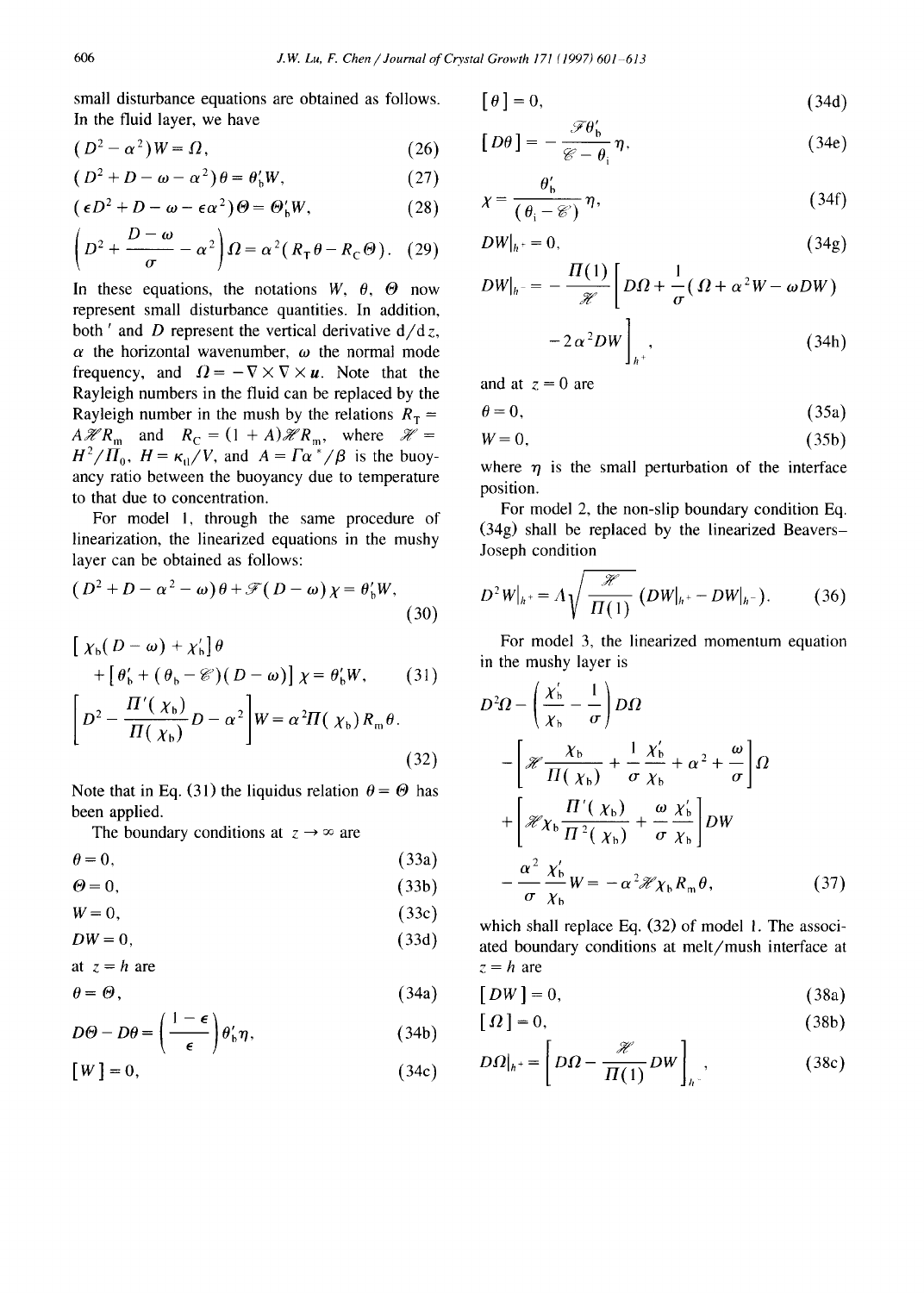to replace Eqs. (34g) and (34h) of model 1. An additional condition at  $z = 0$ ,

$$
DW = 0,\t(39)
$$

shall be included for model 3 to meet the requirement due to the additional two orders of differentiation in the momentum equation Eq. (37).

# *2.6. Method ¢~f solution*

The equations and the associated boundary conditions of each model consist a complex eigenvalue problem

$$
F(R_{\rm m}, \alpha, \omega; \quad \theta_{\rm z}, \mathcal{A}, \mathcal{C}, \mathcal{F}, \mathcal{H}, \sigma, \epsilon, \Pi) = 0 \quad (40)
$$

in which a set ordinary differential equations of

totally thirteen-order of differentiation of models 1 and 2 and fifteen-order of model 3 subject to relevant boundary conditions are to be solved numerically. Note that the boundary condition Eq. (34b) is employed to compute the perturbed interface position  $n$ .

We solve these eigenvalue problems with a shooting technique, in which the integration is implemented in a truncated domain [27] and the far-field boundary conditions Eqs. (33a)-(33d) are imposed at a sufficiently large distance, which is taken to be 20 for the present study, so that the integrations are independent of the value of the truncated distance. Note that in the mushy layer the basic state is known only implicitly, a change of independent variable proposed by Worster [10] is used to avoid the need



Fig. 1. Neutral curves of model 1 for various  $\mathcal A$  of the case  $\theta_x = \mathcal F = \mathcal E = 1$ ,  $\epsilon = 0.025$ ,  $\sigma = 10$ ,  $\mathcal K = 10^5$ , and  $\Pi = 1$ , relevant to an aqueous solution. (a)  $\mathcal{A} = 0$ ; (b)  $\mathcal{A} = 0.1$ ; (c)  $\mathcal{A} = 0.5$ ; (d)  $\mathcal{A} = 0.75$ . ( ) Convection of steady onset. (...) Convection of oscillatory onset. (---) Value of  $\omega$ .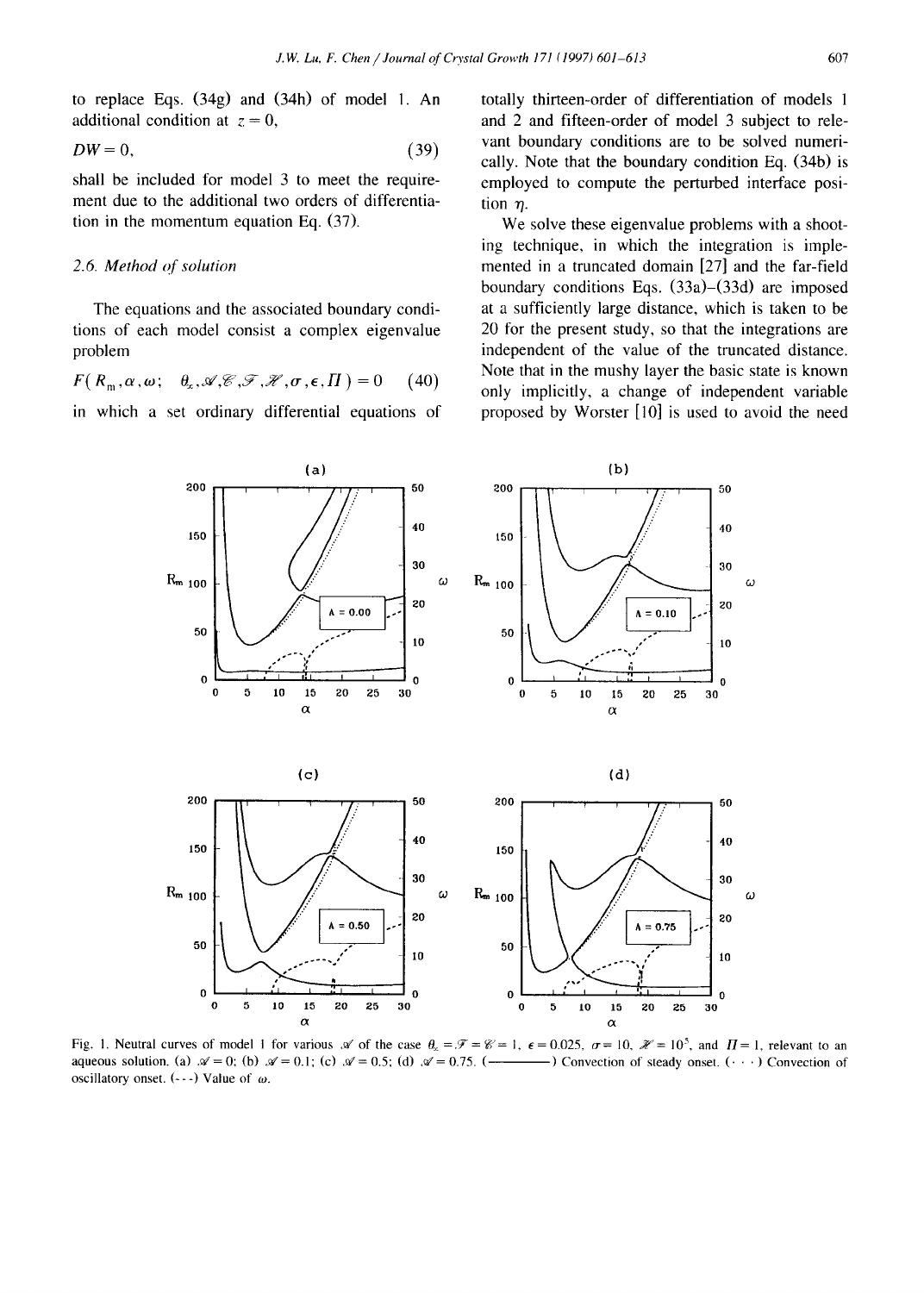to invert the transcendental equation. The final equations are solved by a so-called superposition method developed by Keller [28], in which an orthonormalization is imposed to avoid the loss of linear independence of integration. An iteration procedure developed by Powell [29] is employed to seek the convergence of the eigenvalues  $R_{\rm m}$  and  $\omega$ .

### **3. Numerical results**

We consider an alloy of  $\sigma = 10$ ,  $\epsilon = 0.025$ ,  $\mathcal{C} =$  $\mathscr{F} = \theta_{\infty} = 1$ ,  $\mathscr{H} = 10^5$ , and a uniform permeability  $\Pi = 1$ , which is relevant to the aqueous solution [10]. Special attention will be paid to the parameter  $\mathcal{A}$ , or the buoyancy ratio, accounting for the ratio between the buoyancy due to thermal expansion to

that due to solutal expansion. Physically, the value of  $\mathcal A$  represents the involvement of the interaction between thermal and solutal gradients, or the intensity of double-diffusivity. As a result,  $\mathscr A$  is influential on the characteristics of the convective stability in terms of both the convection mode as well as the critical condition [12]. Accordingly, changing  $\mathscr A$  may serve as a good indicator for the assessment of the mathematical models, based on both the stability characteristics as well as the dynamic features of the onset of convection.

# *3.1. The neutral curve topology*

We first examine the neutral curves, which may reflect the dynamic features of the onset of the convective flow. Fig. 1 shows the results from model



Fig. 2. Neutral curves of model 2 for various  $\mathcal A$  of the case  $\theta_{\alpha} = \mathcal F = \mathcal E = 1$ ,  $\epsilon = 0.025$ ,  $\sigma = 10$ ,  $\mathcal H = 10^5$ , and  $\Pi = 1$ , relevant to an aqueous solution. (a)  $\mathscr{A} = 0$ ; (b)  $\mathscr{A} = 0.1$ ; (c)  $\mathscr{A} = 0.5$ ; (d)  $\mathscr{A} = 0.75$ . ( ) Convection of steady onset. (...) Convection of oscillatory onset. (---) Value of  $\omega$ .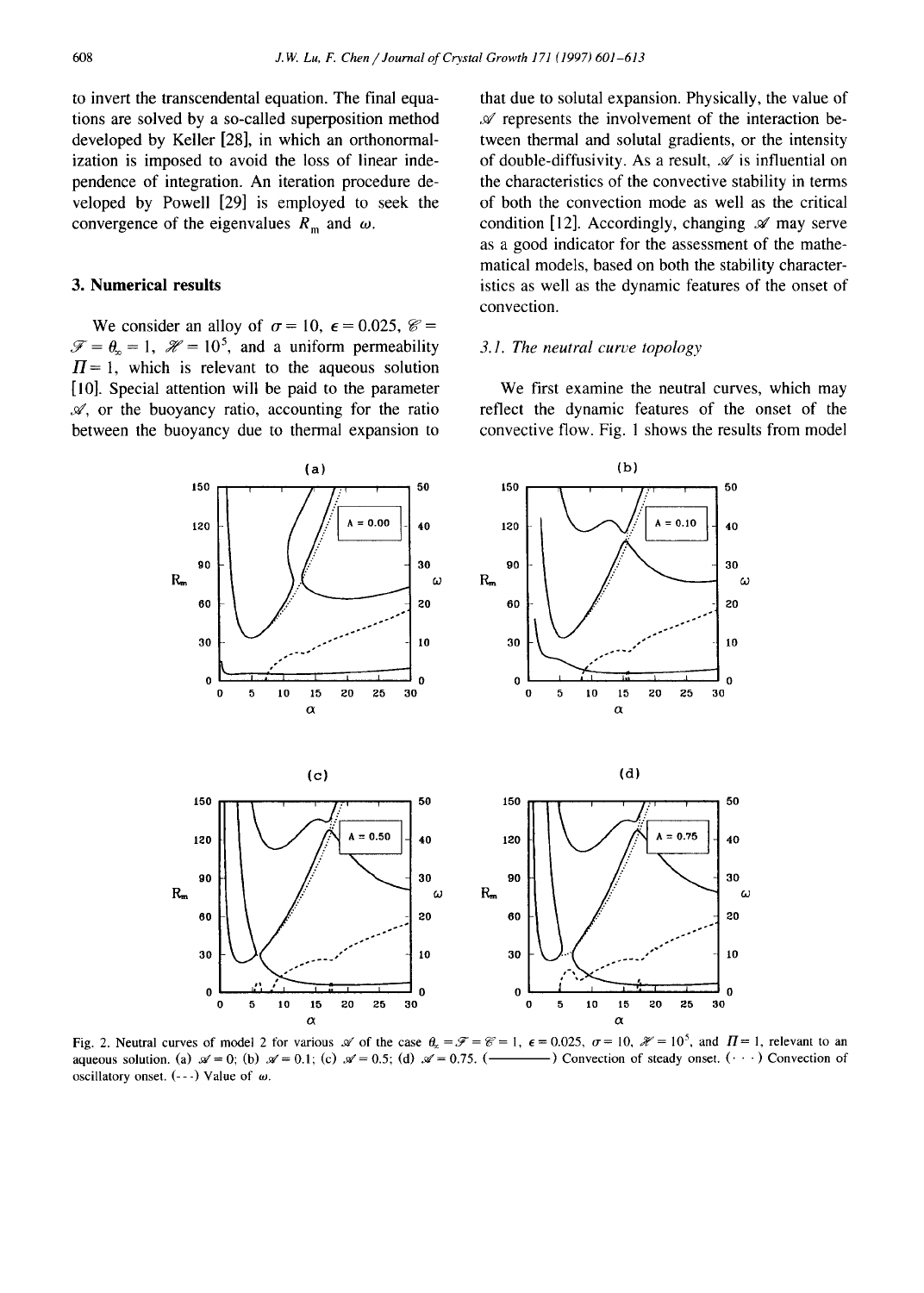1 for  $\mathcal A$  varying from 0 to 0.75. For  $\mathcal A = 0$  (Fig. 1a), the three marginal curves (solid curves) representing the convection of steady onset and the two (dotted curves) representing the convection of oscillatory onset consist the neutral curve map. In the same figure, the dashed curve represents the value of  $\omega$ , or the frequency of oscillation, corresponding to the oscillatory mode. The lowest solid curve is bimodal, in which the mode of smaller wavenumber  $\alpha$  is more unstable. This mode is called the mushy-layer mode (MLM) since the convection circulates between the mushy layer and the fluid layer, being of a length scale about the height of the mushy layer. The solid curve at the middle is also bimodal, in which the mode of smaller  $\alpha$  is more unstable. For the oscillatory mode, the lower dotted curve emerges

from the middle solid curve, penetrating into the domain enclosed by the middle and the upper solid curves, ends near the bottom of the upper solid curve. The upper dotted curve emerges from the upper solid curve and goes upwards with increasing  $\alpha$ . It is noted that the frequency  $\omega$  in general increases with  $\alpha$  except near the transition of changing one mode into another.

As  $\mathcal{A}$  increases to 0.1 (Fig. 1b), the lowest solid curve is also bimodal while the mode of larger  $\alpha$ becomes more unstable. Since the convection of this mode is largely confined to the solutal boundary layer above the melt/mush interface, it thus is called the boundary-layer mode (BLM) convection. For the middle solid curve, nevertheless, the MLM is still more unstable. As  $\mathscr A$  increases further, the solid



Fig. 3. Neutral curves of model 3 for various  $\mathcal A$  of the case  $\theta_{\alpha} = \mathcal F = \mathcal E = 1$ ,  $\epsilon = 0.025$ ,  $\sigma = 10$ ,  $\mathcal H = 10^5$ , and  $\Pi = 1$ , relevant to an aqueous solution. (a) ,~g= 0; (b) ,a¢= 0.1: (c) ,&= 0.5; (d) L¢= 0.75. (--) Convection of steady onset. (. - . ) Convection of oscillatory onset. (---) Value of  $\omega$ .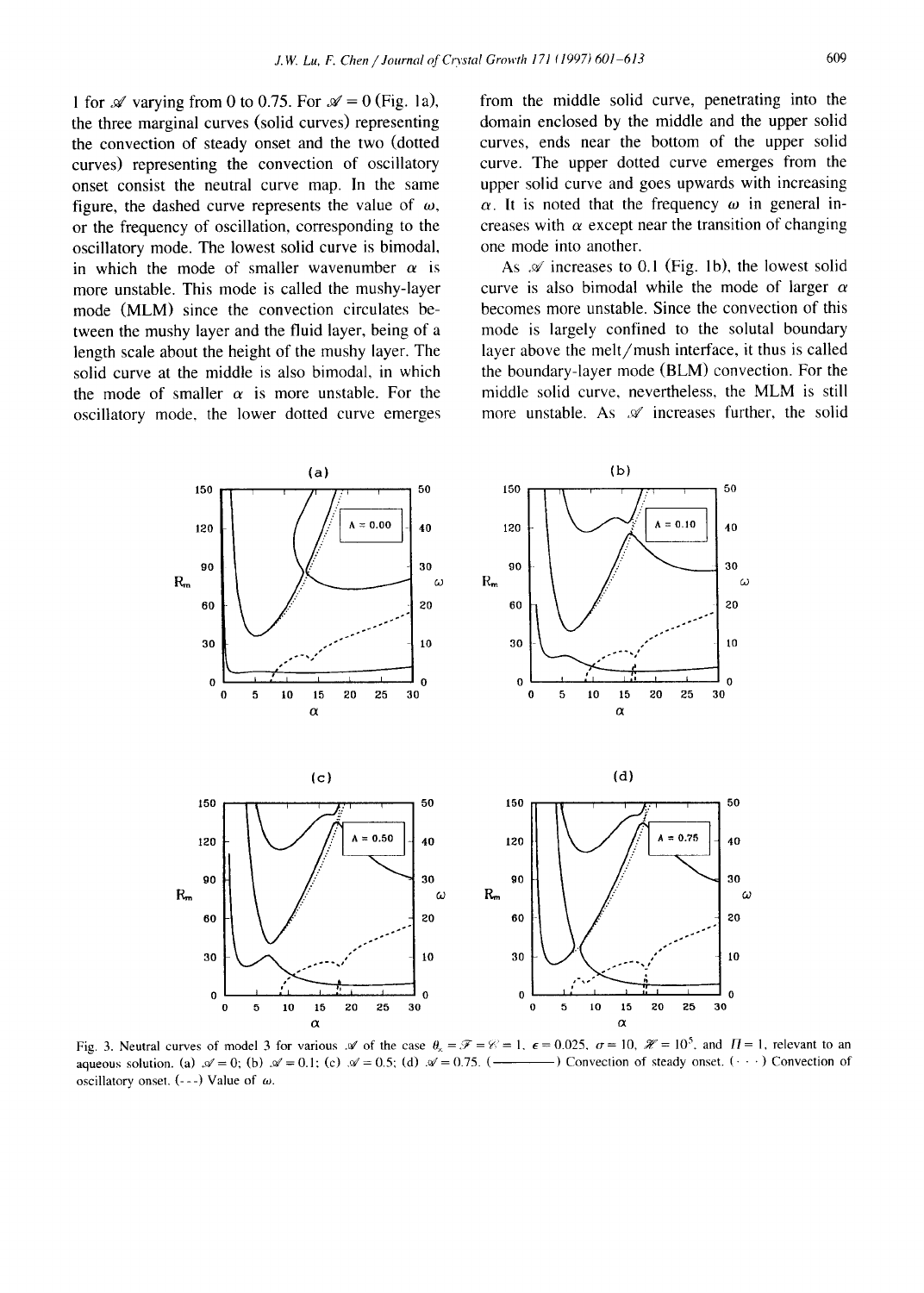

**Fig. 4. Summary of the lowest solid (monotonic) curves of the three models considered.** (a)  $\mathcal{A} = 0$ ; (b)  $\mathcal{A} = 0.1$ .

curves move closer, see Fig. 1c for  $\mathcal{A} = 0.5$ . Eventually, see Fig. 1d for  $\mathcal{A} = 0.75$ , the solid curves **become two groups, one on the left and one on the right, representing respectively the MLM branch and the BLM branch. A Hopf bifurcation branch (dotted curve) connects the two monotonic branches (solid curves). Another oscillatory branch with higher frequency emerges from the upper part of the fight-hand branch and ends at the same branch. Also shown in the same figure is a third oscillatory branch emerging from the upper part of the left-hand branch, its corresponding frequency increases monotonically**  with  $\alpha$ . The occurrence of the Hopf bifurcation branch, more precisely at  $\mathcal{A} = 0.69$ , may be impor**tant to the subsequent plume convection, which will be discussed in Section 4.** 

**For model 2 (Fig. 2), the neutral curves look similar to those of model 1. The MLM also domi**nates the lowest monotonic curve at  $\mathcal{A} = 0$  and the **BLM** becomes dominant as  $\mathcal{A} > 0$ . The Hopf bifurcation branch appears at  $\mathcal{A} = 0.47$ , which is much **lower than model 1. For model 3 (Fig. 3), the neutral curves are also similar to those of previous two**  models while the Hopf bifurcation occurs at  $\mathcal{A}$  = **0.64.** 

#### *3.2. The critical conditions*

To experimenters, the lowest  $R_{\rm m}$ , or  $R_{\rm m}^{\rm c}$ , is the **most meaningful value since at which the onset of** 



**Fig. 5. Comparison of (a)**  $R_{\text{m}}^c$  **and (b)**  $\alpha^c$  **resulted from the three models for**  $\mathcal{A}$  **varying from 0 to 0.75.**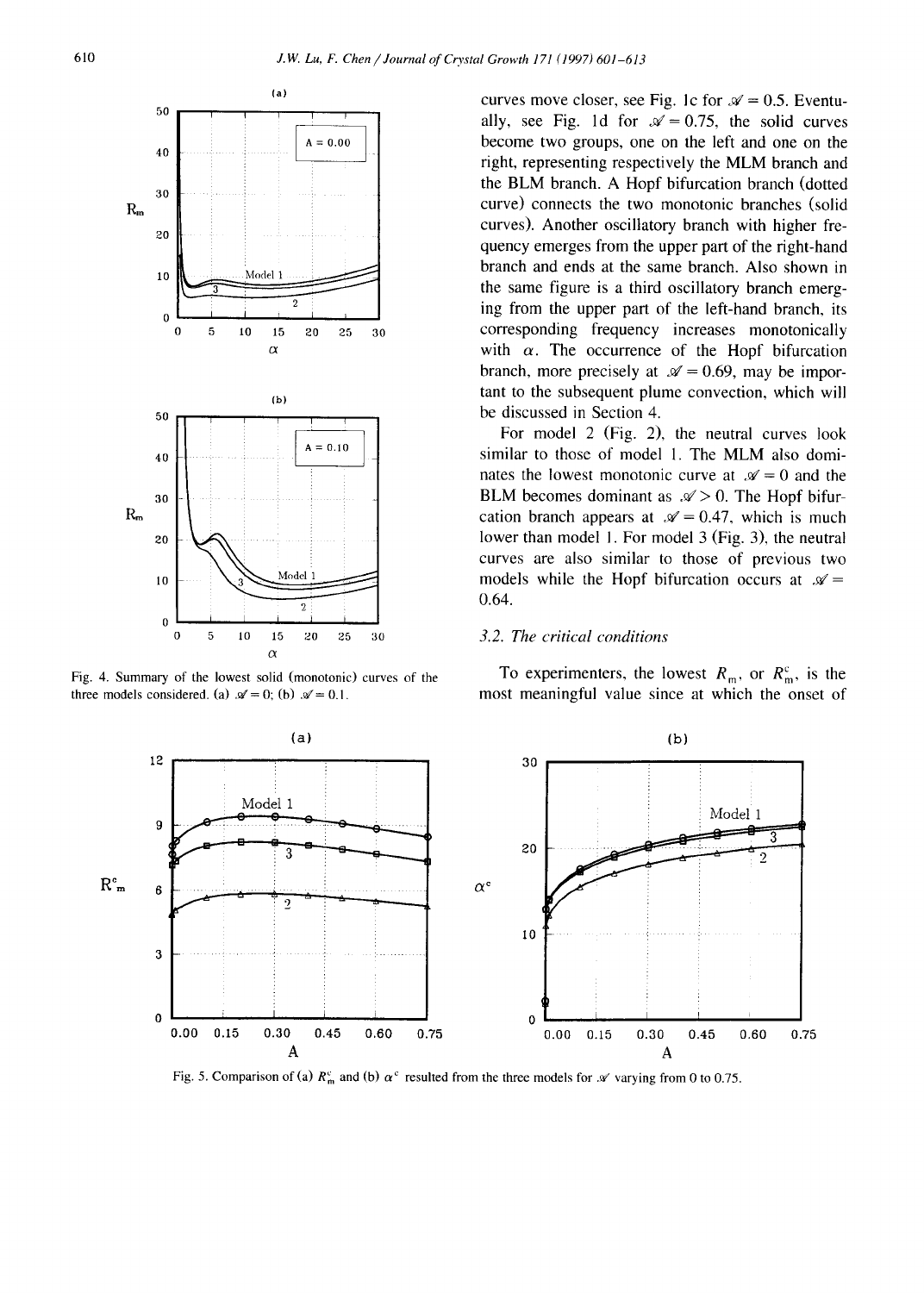convection occurs. The corresponding onset flow pattern, or the critical flow pattern, can be the flow to be seen in the experiment. We therefore show in this section the comparison of the  $R_{\rm m}^{\rm c}$  resulted from the three models and their corresponding critical flow patterns. Fig. 4 summarizes the lowest monotonic curves of the three models for  $\mathcal{A} = 0$  and 0.1. For  $\mathcal{A} = 0$  (Fig. 4a), results from all models show that the most critical mode is invariably the MLM, the  $R_{\rm m}^{\rm c}$  of model 2 is the smallest and that of model 1 is the largest. For  $\mathcal{A} = 0.1$  (Fig. 4b), all models lead to the same result that the BLM dominates the convection and, again, the  $R_{m}^{c}$  of model 2 is the smallest and that of model 1 is the largest. Fig. 5 shows all the  $R_{\rm m}^{\rm c}$  and the corresponding  $\alpha^{\rm c}$  for all  $\mathscr A$  of the three models, illustrating that the  $R_{\rm m}^{\rm c}$  of model 2 is the smallest for all  $\mathcal A$  considered while those of model 1 is the largest. Note that the influence of  $\mathscr A$  on the stability of convection is complex in the present system, on which an intensive discussion has been provided by Chen, Lu and Yang [12].

Fig. 6 shows the critical flow patterns of  $\mathcal{A} = 0.1$ . It is found that the BLM essentially is a convection cell sitting above the melt/mush interface and the MLM consists two separated cells, one in the mushy layer and one in the fluid layer, viscously coupling in the vicinity of the interface. The critical flow patterns from different models are similar except that the critical wavelength differs from one to another. We also examine the flow patterns corresponding to the first occurrence of the Hopf bifurcation, namely, at  $\mathcal{A} = 0.69$  for model 1,  $\mathcal{A} = 0.47$  for model 2, and  $\mathcal{A} = 0.64$  for model 3, and find that they all look similar to the MLM, consisting of two separated cells while having a smaller wavelength.

#### *3.3. Comparison with experiment*

Tait and Jaupart (1989) conducted an experiment and showed that the onset of convection in a 28%  $NH<sub>A</sub>Cl$  aqueous solution unidirectionally solidified from below occurs at  $R_m^c \approx 8$ . From their experimental conditions we can deduce the following parameters  $\sigma = 10$ ,  $\epsilon = 0.013$ ,  $\mathscr{A} = 0.65$ ,  $\mathscr{F} = 2.43$ ,  $\mathscr{C} =$ 8.675,  $\theta_{\rm z} = 0.144$ , and  $\mathcal{H} = 3.48 \times 10^6$ . Based on the above parameters we compute the  $R_{\rm m}^{\rm c}$  for the three models and find that the neutral curves resulted from the three models are very similar. Difference, mushy-layer height. however, is observable from the value of  $R_{\rm m}^{\rm c}$ , where

the  $R_{\rm m}^{\rm c}$  of model 1 is 11.091, of model 2 is 8.455, and of model 3 is 10.613. The above  $R_{\rm m}^{\rm c}$ , all corresponding to the BLM, lie within a satisfactory range comparing with the experiment while model 2 results in the closest  $R_{m}^{c}$  to the experiment.

# 3.4. Solutal diffusivity in the mush

It is mentioned in Section 2 that the solutal diffusivity in the mush is assumed to have vanished since it can be very small in reality. To confirm this, we consider the solute diffusivity in the mush by adding the term  $\epsilon \nabla^2 \Theta$  into Eq. (9) and by employing model 2 as the benchmark model for tests. We compute the neutral curves for the four different  $\mathscr A$  considered in



0 **2.856** 

0 2.0944

1.7952

2

2

2

Ő

 $\overline{c}$ 

(a)

10 **<sup>o</sup>**

(c)

 $\smash{\cup}$ 

(e)

o o

 $\overline{2}$ 

2

(b)

0 2.142

(d)

::::::::::::::::::::::::::::::::::::::::::::::::::::::::::::::::: • ;.:.:.:,:.:.:.:.:. / .:.:.:.:.:.:.:.:.:.: :.:.;.:,:.:.:,:.:.: : 0 .......... "'' ........... ' ..... 0 2.4213 (f)

0 2.1791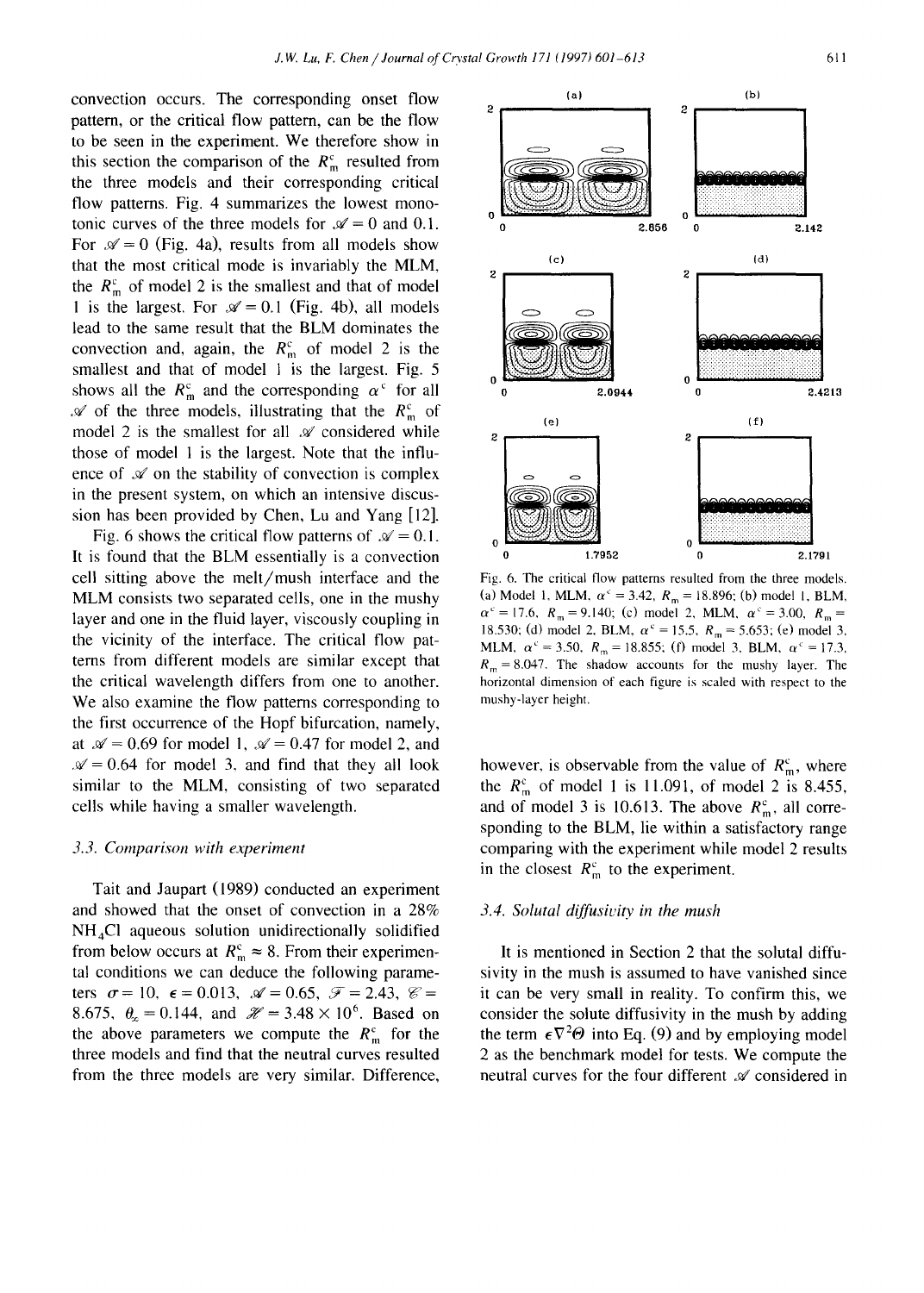Figs. 1-3 and compare with Fig. 2. Results show that the addition of the solutal diffusivity in the mushy layer indeed does not lead to any significant difference in terms of numerical result. But, nonetheless, it causes an increase of the computing time by about twice since, as will be discussed in Section 4, this term causes a stiffness problem. We thus would suggest that the negligence of the solutal diffusivity in the mush is essential to the present system.

#### **4. Discussion and conclusion**

The above results show that model 2, Darcy law in the mush associated with the Beavers-Joseph slip condition at the interface, leads to the smallest  $R_m^c$ , which is the closest to the experimental result. On the other hand, the  $R_{m}^{c}$  of model 1 is the largest, reflecting that the non-slip condition prescribed at the melt/mush interface may be slightly more restrictive. The Brinkman extension of the Darcy law applying in the mushy layer essentially does not lead to any significant difference since the convective flow velocity in the mush is indeed very small.

It is known from previous investigations [10-12] that the stability characteristics of the onset of convection has a close relation with the subsequent plume convection of the system. More precisely, the plume convection, a liquid plume carrying cooler and less concentrated fluid emerges from the interior of the mushy layer and penetrates into the fluid layer above, can be either a result of a subcritical MLM under the strong perturbation of the nonlinear BLM or a direct result of the critical MLM. The stability characteristics of the plume convection in the nonlinear regime shall be studied by the mathematical models considered in the present paper. In fact, investigations [30,31] have been devoted to the computation of the plume convection with the single-domain approach, or equivalently model 3. The results of the present study show, however, that model 2 can be a better approach for pursuing the nonlinear stability analysis. The reasons are as follows. Model 2 results in both a smallest  $R_m^c$  as well as a smallest  $\mathcal A$ for the occurrence of Hopf bifurcation, implying that the nonlinear computation can be more easily pursued since a wider range of  $R<sub>m</sub>$  can be considered and the Hopf bifurcation can be studied under a

smaller  $\mathcal{A}$ . Moreover, both smaller  $R_{\text{m}}$  and smaller  $\mathscr A$  give a less restrictive condition for the numerical stability such that a converged solution can be obtained with less computer time.

Regarding the computation efficiency, according to the present linear stability analysis, the computer time needed for running through a case of model 3 is more than three times of either model 1 or 2. This is due to the fact that the momentum equation in the mushy layer of model 3 is two orders of differentiation higher than the other two models. The additional term  $v\nabla^2$ **u** causes a stiffness problem because its quantity is generally much smaller than the other terms in the same equation; which is similar to the case of Section 3.4 considering the solutal diffusion in the mushy layer. Since the present results show that this term does indeed lead to insignificant difference compared to the other models, the use of model 3 can be redundant for the present system. However, model 3 may be necessary when the permeability of the mushy-layer is significantly large [23,25], while it can not be the case in most of the metallic system [32].

The computational efficiency for models I and 2 are quite similar, while the programming of model I is relatively much easier since the use of the non-slip boundary condition is more straight forward than that of the Beavers-Joseph condition. However, as mentioned previously, the non-slip condition may impose a too restrictive condition on the interface, leading to a higher  $R_{\text{m}}^{\text{c}}$ . On the other hand, the Beavers-Joseph condition is developed under a systematic approach, and has been confirmed both numerically and experimentally by several investigations. We thus suggest that model 2 shall be the most suitable mathematical model for the directional solidification of binary solution, which in brief is easier to use and leads to a more reasonable result.

The above conclusions are made on the basis of the results obtained for a particular set of parameters shown at the beginning of Section 3 and a range of  $\mathcal{A}$ , and shall be valid for a different set of parameters in the practical sense. The reasons are as follows. The three models differ mainly from the momentum equations in the mush and/or the corresponding boundary conditions at the melt/mush interface. As the BLM prevails, the fluid in the mush is virtually quiescent and, accordingly, the model difference shall